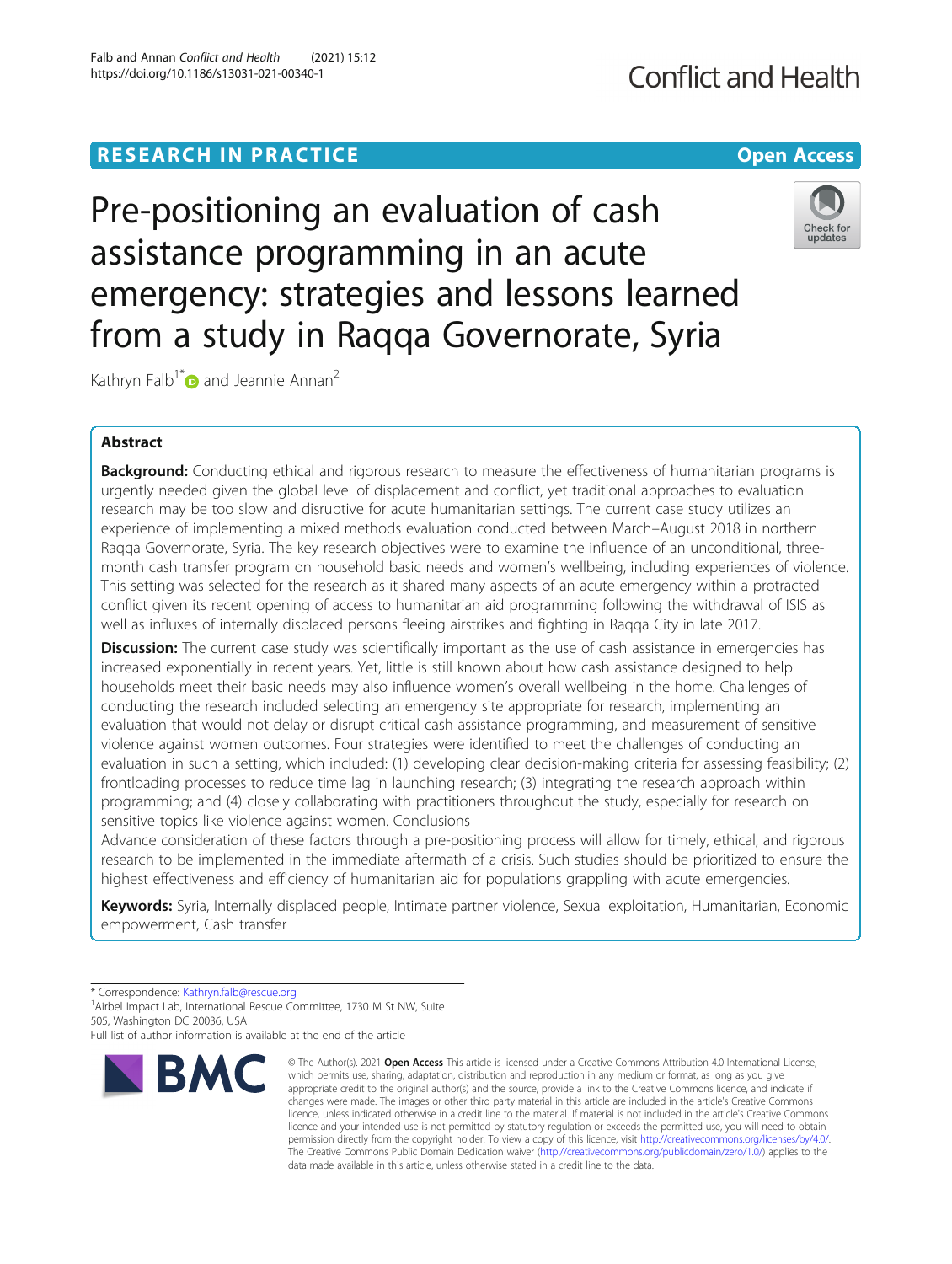### Background

In 2018, there were over 68.5 million displaced people who have been affected by armed conflicts, natural disasters, public health emergencies, or other persecution, reaching some of the highest numbers of displacement the world has ever witnessed. This equates to one person being forcibly displaced every 2 s [\[1](#page-5-0)]. Nonetheless, over a 34 year period ending in 2014, only 345 studies were identified in a recent systematic review that evaluated public health interventions in humanitarian crises – and most were of variable quality [[2\]](#page-5-0). Moreover, even fewer evaluations have been conducted in acute emergency settings, which arise from natural disasters or the eruption or exacerbation of conflict.

While consensus has largely been reached about the importance of conducting rigorous needs assessments in acute emergencies, equivalent support for evaluations has lagged. This may be because the way research is traditionally done is too slow and disruptive for these settings and, at times, too opaque for practitioners focused on meeting the needs of affected populations. However, without rigorous and ethical evaluation research conducted in acute emergency settings, the humanitarian field, at best, may unwittingly divert resources from more effective or efficient programming models to meet the needs of the populations, and, at worst, unintentionally create harm or exacerbate risks amongst those affected by conflict and disaster.

In this paper, we demonstrate that it is possible to conduct ethical and rigorous research in acute emergencies and draw on a recent experience of evaluating the potential effect of a cash assistance program on women's experiences of violence and wellbeing in Raqqa Governorate, Syria, conducted by the International Rescue Committee (IRC), an international humanitarian aid organization. Based on the experience from this study, we outline four necessary strategies researchers can take to prepare for and conduct research in an ethical way that reduces time delays and involves key programmatic actors in the design.

#### Humanitarian context in northeastern Syria

Commencing in 2011, the civil war in Syria, during which it is estimated that at least half a million people have been killed [\[3](#page-5-0)], catalyzed one of the largest displacements in recent global history to neighboring countries. More than 6 million people were also displaced internally and exposed to extreme violence and deprivation [[4\]](#page-5-0). Raqqa Governorate in Northeast Syria has been one of the most adversely affected geographical areas in the fighting for both internally displaced people residing there as well as the host communities that remained.

Raqqa Governorate, historically one of the more economically disadvantaged parts of the country [[5](#page-5-0)], also faced additional instability and conflict due to the proliferation of Islamic State of Iraq and Syria (ISIS) between 2013 and 2017. ISIS occupied Raqqa City and many villages throughout the governorate during this period, which led to mass atrocities, particularly for women and girls [[6\]](#page-5-0). Further, these areas were often left inaccessible for humanitarian aid organizations to provide adequate programming due to security concerns. The fighting peaked in late 2017, during which most of Raqqa City was destroyed due to airstrikes from a U.S. led coalition, resulting in ISIS largely withdrawing from the area and high levels of internal displacement to northern Raqqa Governorate [\[7](#page-5-0)] During the period of the study implementation (March – August 2018) when humanitarian actors gained renewed access to the geographical area, the population in Raqqa Governorate was still reeling from the aftermath of war and ISIS occupation due to the destruction of infrastructure, broken health systems, and limited access to shelter, food, or ability to reestablish livelihoods.

#### Research study

Dozens of humanitarian aid organizations and donors alike have made global commitments to increase their use of cash transfers as a key strategy to assist people in the aftermath of an emergency in recent years [\[8](#page-5-0)]. For instance, while cash transfers represented only 2.5% of aid in 2015, it accounted for 10% of humanitarian aid in 2016 [[9\]](#page-5-0). Overall, trends point towards the use of cash exponentially increasing in future years as a mechanism to meet the basic needs of the highest numbers of people in the shortest periods of times in acute emergencies. In fact, IRC itself committed to delivering at least 25% of material assistance to populations affected by crises through cash modalities by 2020.

Despite this increased investment in cash assistance in recent years, little is known about how cash influences the household dynamics and experiences of violence amongst women in humanitarian settings, including sexual exploitation or intimate partner violence (IPV). Such investigation is important as Syrian women often experience different forms of violence, including IPV [[10\]](#page-5-0) and baseline data from the present study indicated that a staggering one in three women in the sample had experienced IPV in the past 3 months  $[11]$  $[11]$ . In largely stable low and middle income countries, a recently completed systematic review of cash transfers, typically delivered as part of long standing social protection schemes, revealed that many cash transfer programs are associated with reductions of IPV; however, a small number of other programs had no or negative effect [\[12](#page-5-0)]. Contextual differences, such as pre-existing gender norms, and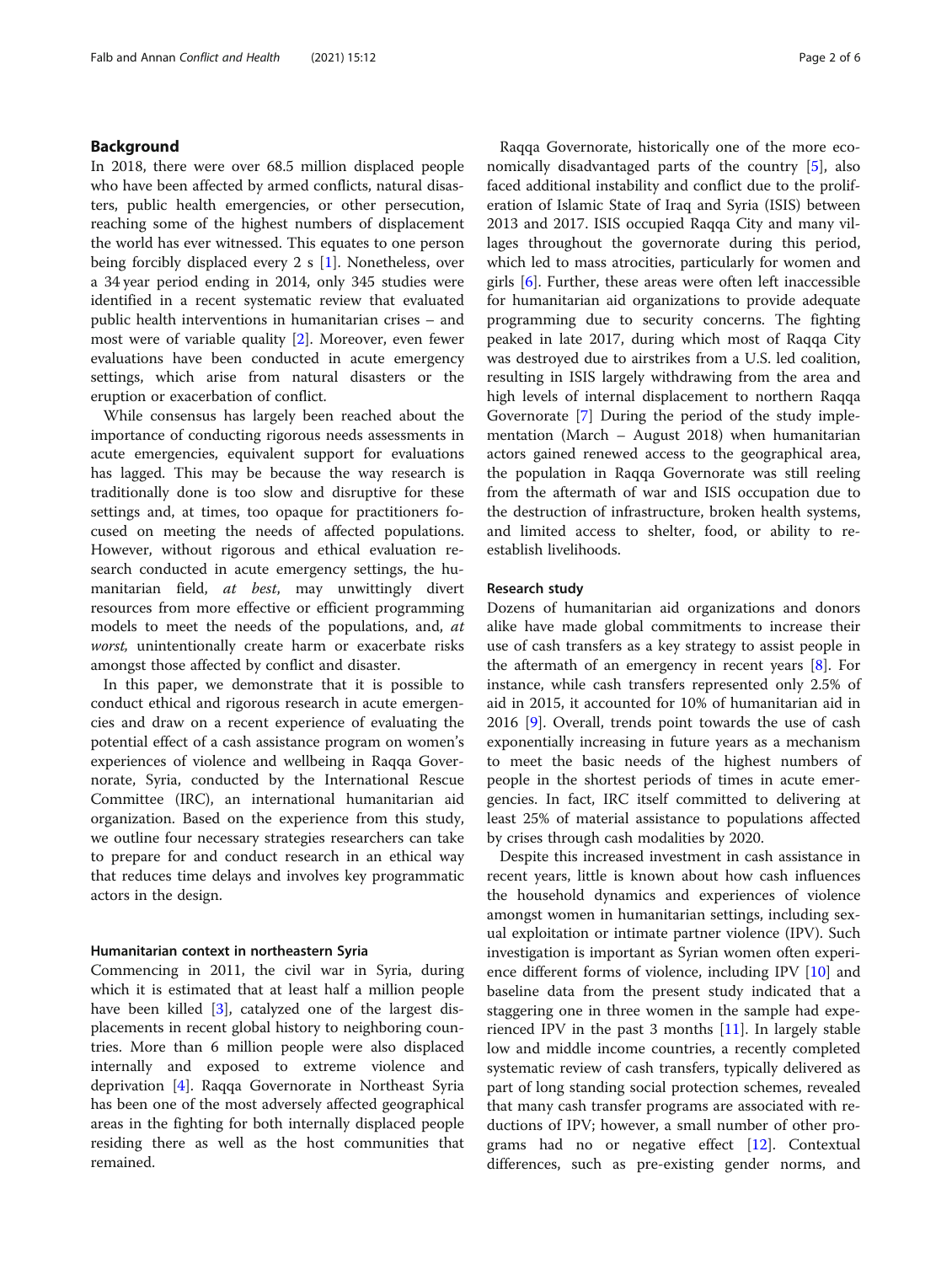programmatic differences such as who is targeted within the home (i.e., male versus female), length of cash transfer programming, or complementary programming may influence whether cash positively or negatively influences women's experiences of IPV [[13\]](#page-5-0). In particular, a key difference between this type of longer term cash programming and humanitarian cash programming is the length in which cash transfers are delivered. Often times, and in the case of Raqqa Governorate, Syria, humanitarian cash assistance is delivered on a monthly basis for a period of 3 months, with a value set based on market assessments, to meet populations' critical basic needs. Targeting is directed towards the head of household, with no pre-determined specifications for male versus female heads.

Given this overall largely positive, but still mixed evidence on how cash or other forms of economic empowerment [[14\]](#page-5-0) may reduce or exacerbate risks for women, alongside the increasing use of cash as a humanitarian intervention, the objective of this study was to better understand the impact of cash transfers in acute emergencies on women's experiences of violence and exploitation, mental health, and economic wellbeing  $[15]$  $[15]$ . The study design through which this case analysis is drawn from was a quantitative prepost test conducted with 512 women at baseline in March 2018 and 456 at endline in August 2018 (loss to follow up: 10.9%) implemented in three villages in northern Raqqa Governorate [\[15](#page-5-0)]. The baseline was delivered in advance of the first cash transfer; the endline survey was administered two-three weeks after the final cash disbursement as no long term impacts of cash were hypothesized. Interviews were delivered female enumerators who were identified, contracted, and trained by the International Rescue Committee in the Arabic language through electronic data collection techniques (additional measurement approaches described below). At endline, qualitative in-depth interviews using a line history technique were also implemented with 40 women selected through a maximum variation sampling methodology based on marital status, age, location, and report of violence at baseline.

# **Discussion**

#### Scientific importance

There have been limited undertakings of mixed methods evaluations of cash based programming on the lives of women in acute emergencies, despite its proliferation as a tool to deliver aid in recent years. For instance, in a recent review of gray literature, around 30 investigations of humanitarian cash programming included elements of gender dynamics and violence; however, most rely on qualitative data and have not been taken place in acute settings [[13](#page-5-0)]. In particular, critical questions remain regarding the potential intended and unintended influences of cash on women within the home. Additionally, the study discussed in this paper took place inside Raqqa Governorate, Syria, which represents one of the first systematic mixed methods data collection efforts inside the highly insecure country in recent years. Findings of this study were presented in policy and practitioner briefs, academic manuscripts, as well as at key policy moments to influence the humanitarian field, including calls for further research into the causal relationship between cash assistance and women's experiences of violence. Validation workshops were held in which programmatic recommendations were developed with the IRC team in Northeast Syria to incorporate findings into program design. Findings are important for the consideration of cash programming in acute settings and highlights potential areas for inquiry in protracted emergencies.

#### Challenges to research

The main challenges that emerged in seeking to answer this critical research question were around selecting an acute emergency site in which rigorous research could be conducted, while still ensuring that ethical parameters could be met. In this case, the ability to address ethical concerns were of critical importance given our primary outcomes centered on experiences of violence against women. Clear decisionmaking protocols and selection criteria, developed in collaboration with practitioners was necessary to overcome these challenges; the process of which is described in further detail below.

Additional challenges that emerged when seeking to pre-position a study were ensuring that research or evaluation would not delay nor disrupt potentially lifesaving delivery of humanitarian cash assistance. The process of frontloading research processes and integrating research design activities alongside program delivery, described in further detail below, were necessary to ensure there were no lag times in cash distributions due to the research study.

Finally, once the study site was selected, additional challenges emerged related to conducting research on violence against women, including transactional sexual exploitation and abuse (SEA), and other sensitive outcomes in an insecure setting. While these experiences are stigmatizing globally, these outcomes were particularly so in the Northeastern Syria setting. Additional steps undertaken to address these measurement, ethical and security issues are described in the following section.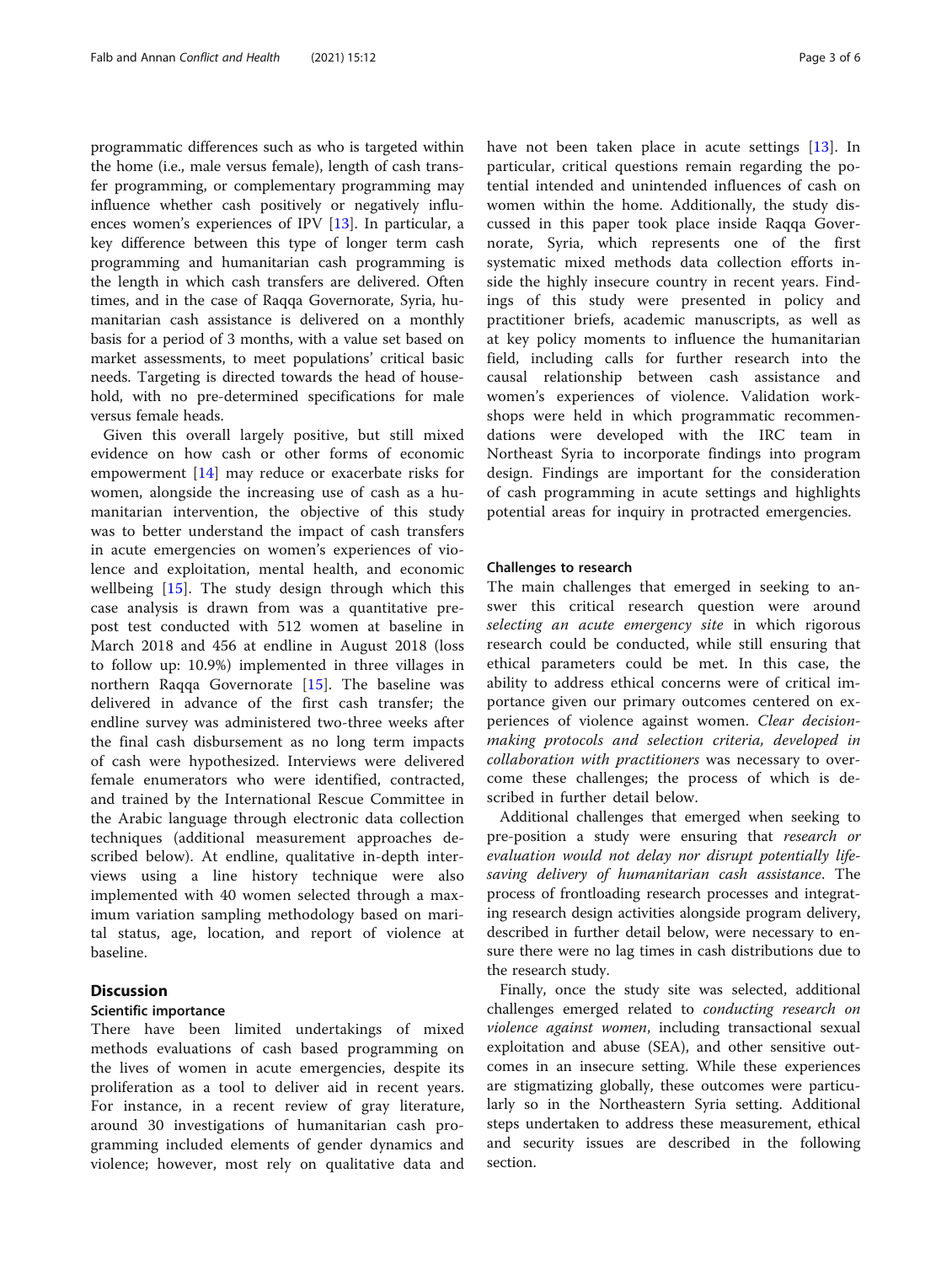#### Research strategies

# Strategy 1. Develop a decision making process with researchers and practitioners that ensures strong partnership and clear selection criteria for research in an acute setting

In the first stage, members of the IRC research and practitioner team developed specific criteria that needed to be met by any study setting in order to conduct an ethical and high-quality evaluation. Consideration of factors related to programming capacities and ethics of violence against women research in potential settings was paramount. Exemplary criteria included: local team capacity to undertake or host research in a setting, minimum services (e.g., case management) available for women participating in the survey who were experiencing violence, confidential space availability for interviews, etc. A scoping process was then conducted to map potential emergencies, such as cyclical natural disasters or expected displacements due to increased conflict.

The first site selected for the study that met the above stated criteria was Sindh Province, Pakistan as annual flooding often necessitated the distribution of cash transfers as emergency response to support families. In anticipation of the cyclical flooding and cash response, surveys were developed, translated, and piloted, along with the development of pre- and post-crisis work plans. However, in 2016, when the research was anticipated to begin, the flooding was not as severe and did not necessitate the large scale distribution of cash. Given other external and operational constraints, the study did not move forward the following year in Pakistan and a scoping and decision-making process was re-launched to select another acute emergency in which to conduct the research.

During this second scoping process, Raqqa Governorate, Syria emerged as a potential site. While the conflict within Syria is protracted in nature as a whole, Raqqa Governorate received an influx of internally displaced people fleeing airstrikes in Raqqa City in 2017. In addition, ISIS had recently withdrawn from villages in the governorate which allowed new access for humanitarian programming. Ultimately, these factors share many similarities with that of an acute emergency setting where IRC would implement cash programming. Further, there was a strong presence from IRC women's protection and empowerment (WPE) teams such that ethical and safety issues related to violence against women research were able to be appropriately addressed and mitigated.

# Strategy 2. Frontload processes that can be done in advance to reduce time lag

In the second simultaneous step of prepositioning this evaluation, research designs were developed and assessed for feasibility and the first stage of the ethical review was completed even before the location was finalized in a staged review process. Three main quantitative designs were considered: (1) a randomized controlled trial (RCT); (2) a regression discontinuity design; and (3) a pre-posttest; trade-offs of each were carefully deliberated. Of note, all designs included a robust qualitative component that comprised of in-depth interviews utilizing life line histories with women.

In this case, an RCT was deemed unethical in an acute emergency setting due to the need for a pure control group that did not receive the cash transfer to meet basic needs. Using alternative treatment options for comparisons, such as the distribution of non-food items or vouchers were considered inappropriate as cash transfers, particularly within the Northeast Syria context, are the primary modality in which IRC, and the broader humanitarian community is moving towards due to its effectiveness to meet basic needs and its projected efficiency and timeliness. Thus, the 'standard of care' is cash and randomizing potentially less efficient programming was not appropriate. Additional comparisons were considered such as a waitlisted group, but this was not deemed ethical in such an acute humanitarian setting. Utilizing a comparison group which might allow for a phased or staged research approach was also not possible as cash was rolled-out community by community and too few communities targeted in this specific rollout for sufficient statistical power nor was the comparison between cash given one to two months earlier than others a programmatically relevant comparison. Other quasi-experimental designs were assessed (one is further described below), however, they were ultimately deemed not feasible or ethical to answer the research questions. Therefore, a pre-posttest, with qualitative data collection was finally determined to be the most ethical and feasible design, despite limitations to causal inference.

While the study design discussions were ongoing, the research team developed 'study shells' for each approach that accounted for logistical constraints, security concerns, and ethical considerations that were submitted to the IRC Institutional Review Board. This allowed the review process to occur in stages where provisional reviews were conducted in advance of an acute emergency to limit any ethical review delays. Once the final emergency setting was selected, modifications to the protocol were quickly submitted for timely review by IRB members who were already familiar with the study to not delay any programmatic implementation or the baseline research. Within the final Northeast Syria context, no functional review board was available; however, relevant authorities provided approval for conducting the study. Further description of the adaptations needed for ethical reviews for research in humanitarian settings can be found in Falb et al., 2019 [\[16](#page-5-0)].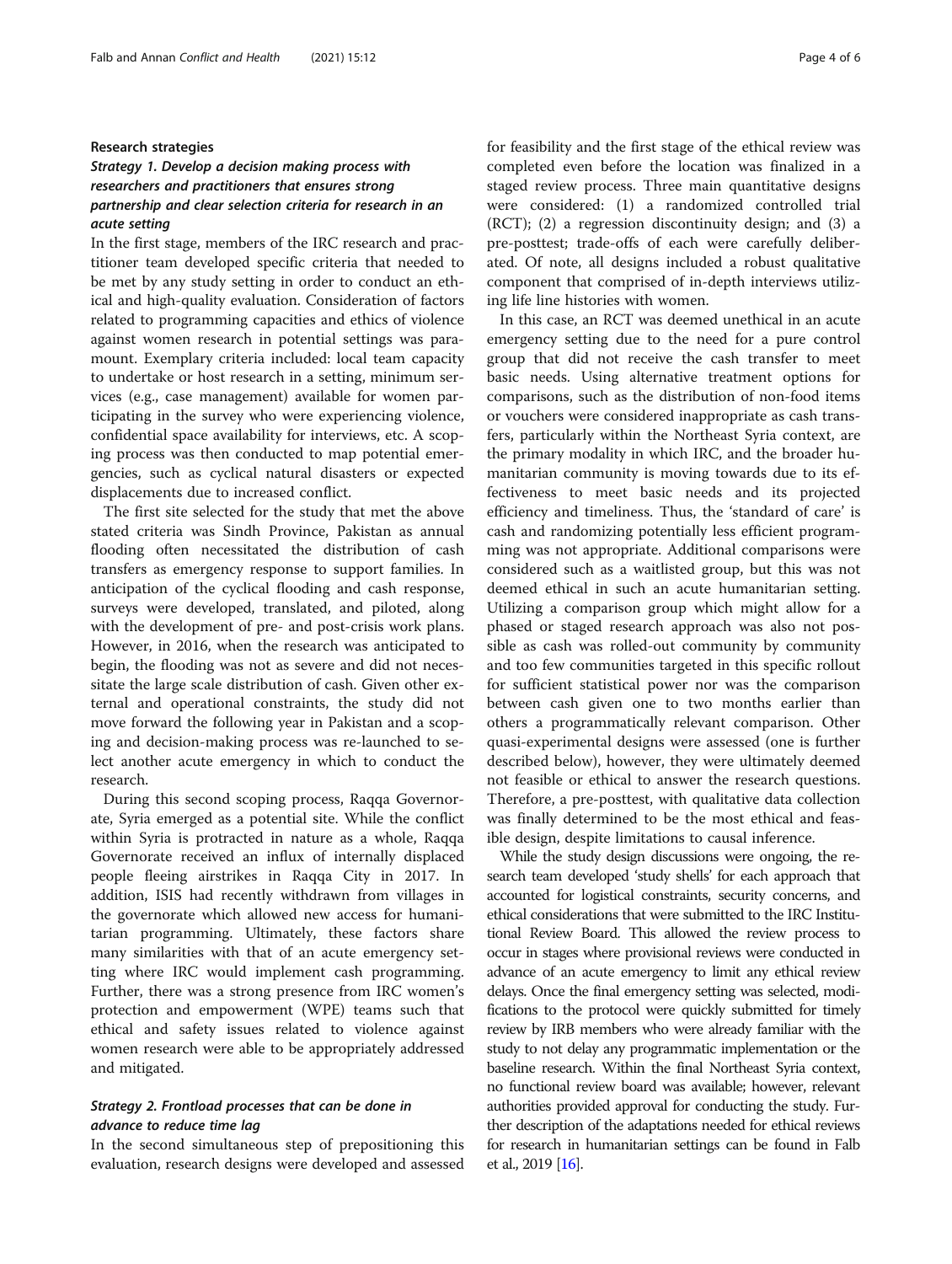# Strategy 3. Integrate research with the programmatic approach to minimize disruption to needed services

The research and programmatic team worked to integrate the research within the programmatic approach to reduce changes that would need to take place in launching cash transfers in such challenging contexts. Initially, it was thought that a regression discontinuity design (RDD) would allow this integration because of how IRC, and many other organizations, deliver cash programming, and has been used in other cash evaluations [\[17](#page-5-0)]. For instance, as part of the targeting approach, community members are screened and receive a vulnerability score from several indicators, assessed on a continuous scale, which determines whether they would be eligible to receive cash programming. Cut-off scores are then used in the vulnerability scale to determine whether a person or household would receive cash programming. Therefore, a natural comparison group would be created through the vulnerability assessments by examining those closely clustered above and below the cut-off within an RDD approach.

However, although this research design would have been highly integrated with the programmatic approach with minimal disruption, the vulnerability scores were so high in Raqqa Governorate that there were not enough potential participants in this setting to form an appropriately sized comparison group who would not receive cash for statistical analyses. Although the RDD did not move forward, this thinking about programmatic integration will nonetheless be useful for future designs and the principle of integrating programmatic designs is an important one for acute settings.

# Strategy 4. Work closely and equitably with local practitioners throughout the study, including making decisions about design, implementation, and monitoring of risks in an insecure setting

Violence against women is a highly sensitive issue in which additional research precautions must be undertaken. Within this study, Syrian practitioners leading IRC's WPE programming were consulted throughout the research design process. They provided in-depth training to data collectors on gender-based violence and fed into the development and translations of measures, as well as interpretation of results. Practitioners also provided guidance on where to conduct interviews – at times, in confidential offices within their current buildings where they provided programming or elsewhere, including a rented hotel for the purposes of the study where privacy could be ensured. Practitioners also provided guidance on referral pathways for participants, such that after survey completion, all women were given information about services available if they were experiencing violence. Given there is limited evidence on the potential positive or negative influence of cash on experiences of violence in humanitarian settings practitioner guidance on mitigating any potential risks for women was particularly important.

Additionally, close engagement with practitioner colleagues on key study decisions was critical to the success of this study overall. For instance, one of the original main objectives of the study was to determine whether cash transfers had any potential influence on women's transactional sexual exploitation and abuse (SEA) as women are often forced to engage in this activity in humanitarian emergencies in order to meet their and their families' basic needs [\[18](#page-5-0)]. While the research team engaged closely with local authorities for permission to conduct the study, an increase in research scrutiny was reported by IRC access/security teams between baseline and endline. Given this increased risk, a recommendation to remove the measurement of SEA at endline was given and adhered to. While the study could no longer make inferences about whether cash influenced this key outcome, it was critical to engage with practitioner team members to ensure an ethical decision was made and that no additional risks were placed on women.

#### Conclusion

The process of prepositioning an evaluation for an acute emergency setting is not to be underestimated; this example took place over the course of 3 years and successful implementation of the study was only possible through long-term, flexible donor funding. The study team faced a number of challenges, including finding an appropriate site with an acute emergency, designing a study that did not interfere with the implementation of humanitarian programming, and obstacles in measuring sensitive outcomes. Despite challenges faced in this example, research in acute emergencies is possible and should continue to strive for the inclusion of counterfactuals to improve causal inference of humanitarian programming, using ethically chosen experimental or quasiexperimental designs. Assessing the feasibility of grafting research onto organic program rollout in order to implement a waitlisted or staged research design may be a promising avenue if ethical considerations are met. In addition, research efforts must be conducted in close and equitable partnership with practitioners in order to ensure that ethical and security considerations are appropriately addressed. Research must also be grounded in and guided by the realities and voices of people affected by conflict and crises through qualitative research and other participatory approaches. Advance consideration of these factors through a pre-positioning process allows for timely, ethical, and rigorous research to be implemented in the immediate aftermath of a crisis. Such studies should be prioritized to ensure the highest effectiveness and efficiency of humanitarian aid for populations grappling with acute emergencies.